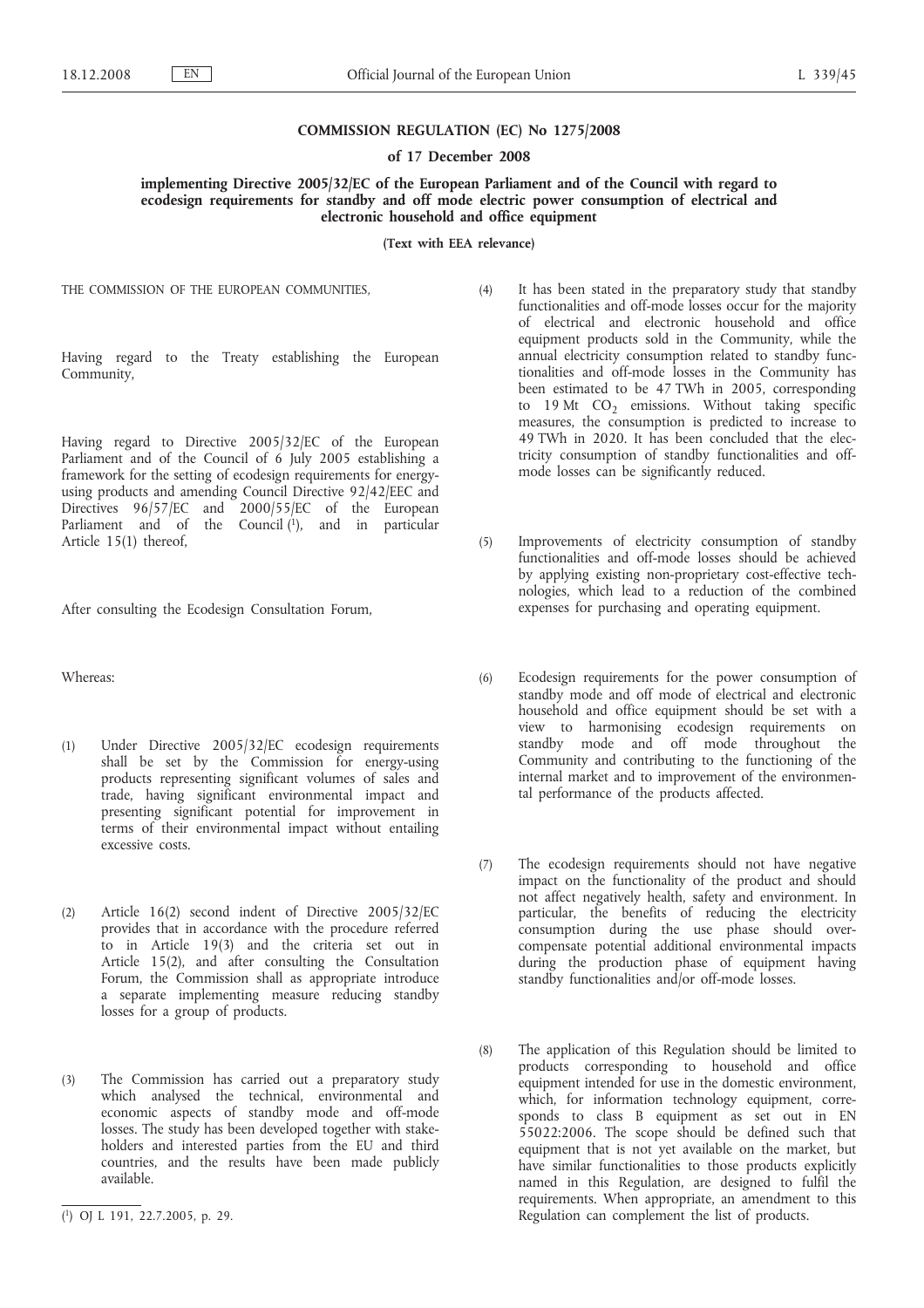- (9) Operating modes not covered by this Regulation, such as the ACPI S3 mode of computers, should be considered in product-specific implementing measures pursuant to Directive 2005/32/EC.
- (10) As a general rule, requirements on standby and off mode set out in product-specific implementing measures pursuant to Directive  $2005/32/E\overline{C}$  should not be less ambitious than those set out in this Regulation.
- (11) In order to prevent unnecessary losses of energy, products should ideally enter into a '0-Watt' consumption state when providing no function. The technical feasibility and appropriateness should be considered on a product-by-product basis in the relevant implementing measure pursuant to Directive 2005/32/EC.
- (12) The two-staged entry into force of the ecodesign requirements should provide an appropriate time-frame for manufacturers to redesign products as far as standby functionalities and off-mode losses are concerned. The timing of the stages should be set in such a way that negative impacts related to functionalities of equipment on the market are avoided, and cost impacts for manufacturers, in particular SMEs, are taken into account, while ensuring timely achievement of policy objectives. Measurements of the power consumption should be performed taking into account the generally recognised state of the art; manufacturers may apply harmonised standards in accordance with Article 9 of Directive 2005/32/EC.
- (13) This Regulation should increase the market penetration of technologies yielding improved energy efficiency for standby functionalities and off-mode losses, leading to estimated energy savings of 35 TWh in 2020, compared to a business-as-usual scenario.
- (14) Pursuant to Article 8(2) of Directive 2005/32/EC, this Regulation should specify that the applicable conformity assessment procedures are the internal design control set out in Annex IV and the management system set out in Annex V to Directive 2005/32/EC.
- (15) In order to facilitate compliance checks, manufacturers should be requested to provide information in the technical documentation referred to in Annexes IV and V to Directive 2005/32/EC on the operating conditions subject to the definitions of standby/off mode, and the corresponding power consumption levels.
- (16) Benchmarks for currently available technologies with low standby and off mode power consumption should be identified. This helps to ensure wide availability and

easy access to information, in particular for SMEs and very small firms, which further facilitates the integration of best-design technologies for reducing the energy consumption of standby and off mode.

(17) The measures provided for in this Regulation are in accordance with the opinion of the Committee established by Article 19(1) of Directive 2005/32/EC,

HAS ADOPTED THE FOLLOWING REGULATION:

# *Article 1*

### **Subject matter and scope**

This Regulation establishes ecodesign requirements related to standby and off mode electric power consumption. This Regulation applies to electrical and electronic household and office equipment.

## *Article 2*

# **Definitions**

For the purposes of this Regulation, the definitions set out in Directive 2005/32/EC shall apply. The following definitions shall also apply:

- 1. 'electrical and electronic household and office equipment' (hereafter referred to as 'equipment'), means any energyusing product which:
	- (a) is made commercially available as a single functional unit and is intended for the end-user;
	- (b) falls under the list of energy-using products of Annex I;
	- (c) is dependent on energy input from the mains power source in order to work as intended; and
	- (d) is designed for use with a nominal voltage rating of 250 V or below.

also when marketed for non-household or non-office use;

2. 'standby mode(s)' means a condition where the equipment is connected to the mains power source, depends on energy input from the mains power source to work as intended and provides **only** the following functions, which may persist for an indefinite time: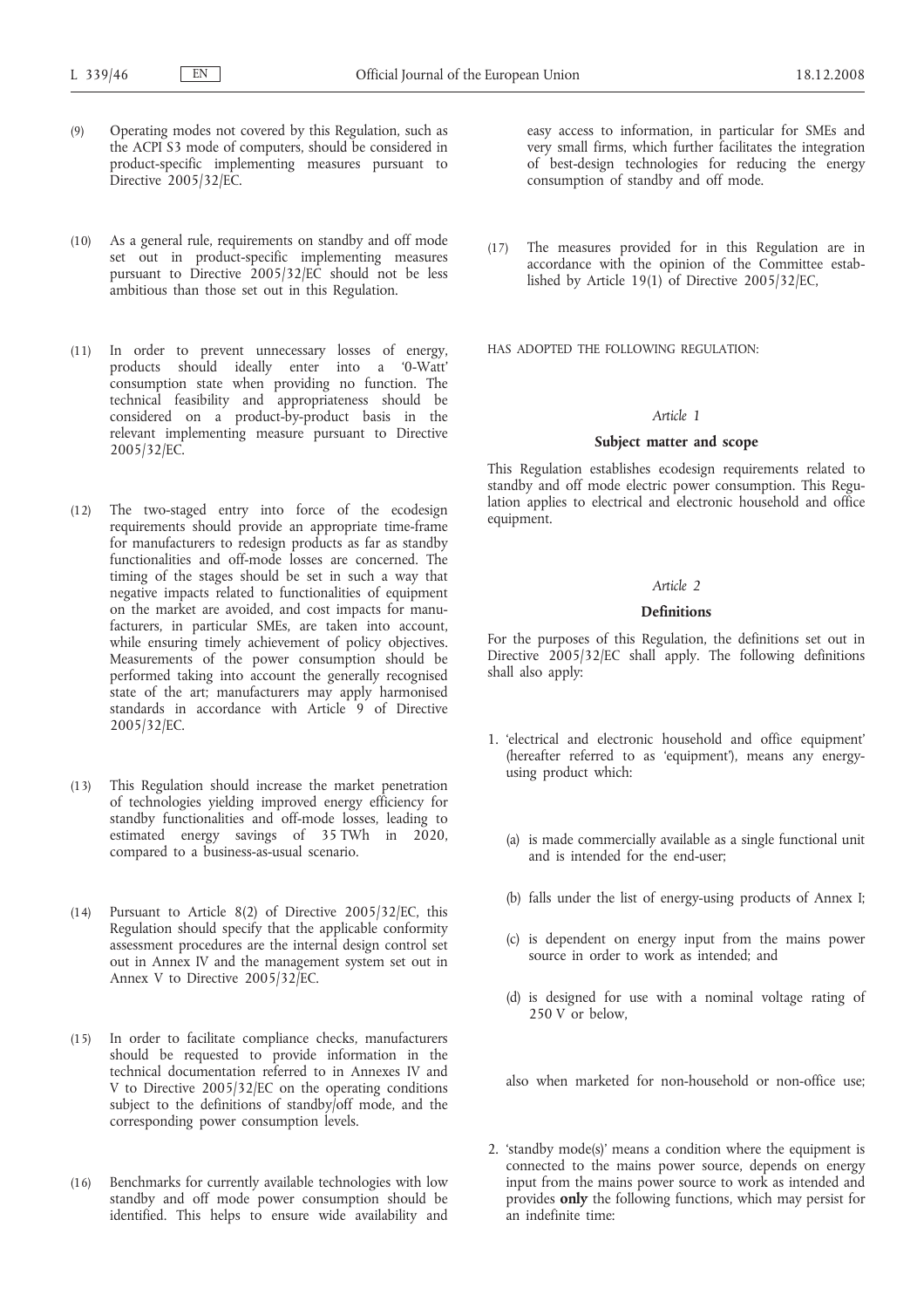— reactivation function, or reactivation function and only an indication of enabled reactivation function, and/or

— information or status display;

- 3. 'reactivation function' means a function facilitating the activation of other modes, including active mode, by remote switch, including remote control, internal sensor, timer to a condition providing additional functions, including the main function;
- 4. 'information or status display' means a continuous function providing information or indicating the status of the equipment on a display, including clocks;
- 5. 'active mode(s)' means a condition in which the equipment is connected to the mains power source and at least one of the main function(s) providing the intended service of the equipment has been activated;
- 6. 'off mode' means a condition in which the equipment is connected to the mains power source and is not providing any function; the following shall also be considered as off mode:
	- (a) conditions providing only an indication of off-mode condition;
	- (b) conditions providing only functionalities intended to ensure electromagnetic compatibility pursuant to Directive 2004/108/EC of the European Parliament and of the Council (1);
- 7. 'information technology equipment' means any equipment which has a primary function of either entry, storage, display, retrieval, transmission, processing, switching, or control, of data and of telecommunication messages or a combination of these functions and may be equipped with one or more terminal ports typically operated for information transfer;
- 8. 'domestic environment' means an environment where the use of broadcast radio and television receivers may be

expected within a distance of 10 m of the apparatus concerned.

#### *Article 3*

## **Ecodesign requirements**

The ecodesign requirements related to standby and off mode electric power consumption are set out in Annex II.

# *Article 4*

# **Conformity assessment**

The procedure for assessing conformity referred to in Article 8(2) of Directive 2005/32/EC shall be the internal design control system set out in Annex IV to Directive 2005/32/EC or the management system set out in Annex V to Directive 2005/32/EC.

### *Article 5*

### **Verification procedure for market surveillance purposes**

Surveillance checks shall be carried out in accordance with the verification procedure set out in Annex III.

## *Article 6*

#### **Benchmarks**

The indicative benchmarks for the best-performing products and technology currently available on the market are identified in Annex IV.

#### *Article 7*

# **Revision**

No later than 6 years after the entry into force of this Regulation the Commission shall review it in the light of technological progress and present the result of this review to the Consultation Forum.

### *Article 8*

### **Entry into force**

This Regulation shall enter into force on the 20th day following its publication in the *Official Journal of the European Union*.

Point 1 of Annex II shall apply as from one year after the date referred to in the first paragraph.

Point 2 of Annex II shall apply as from four years after the date referred to in the first paragraph.

<sup>(</sup> 1) OJ L 390, 31.12.2004, p. 24.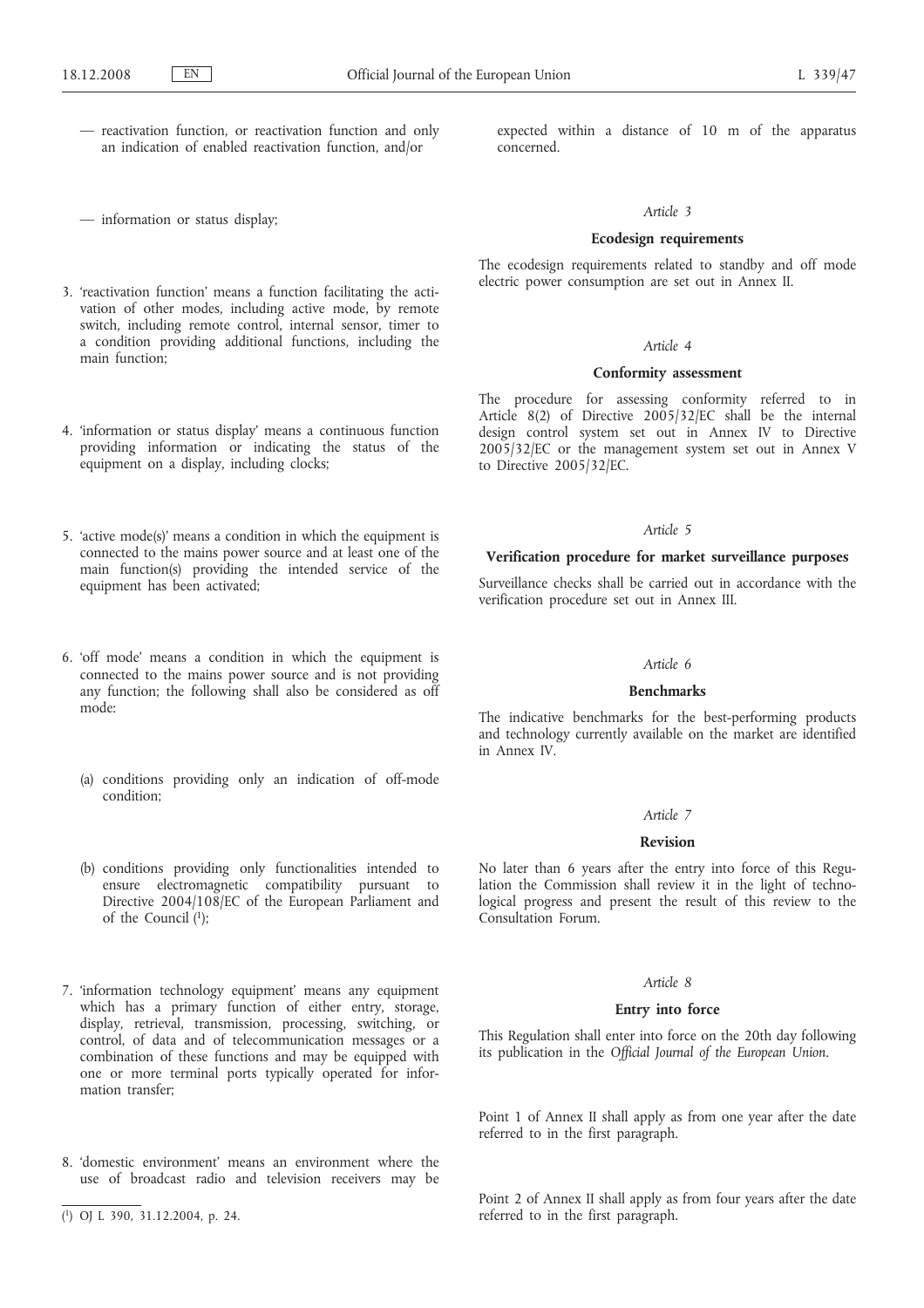This Regulation shall be binding in its entirety and directly applicable in all Member States.

Done at Brussels, 17 December 2008.

*For the Commission* Andris PIEBALGS *Member of the Commission*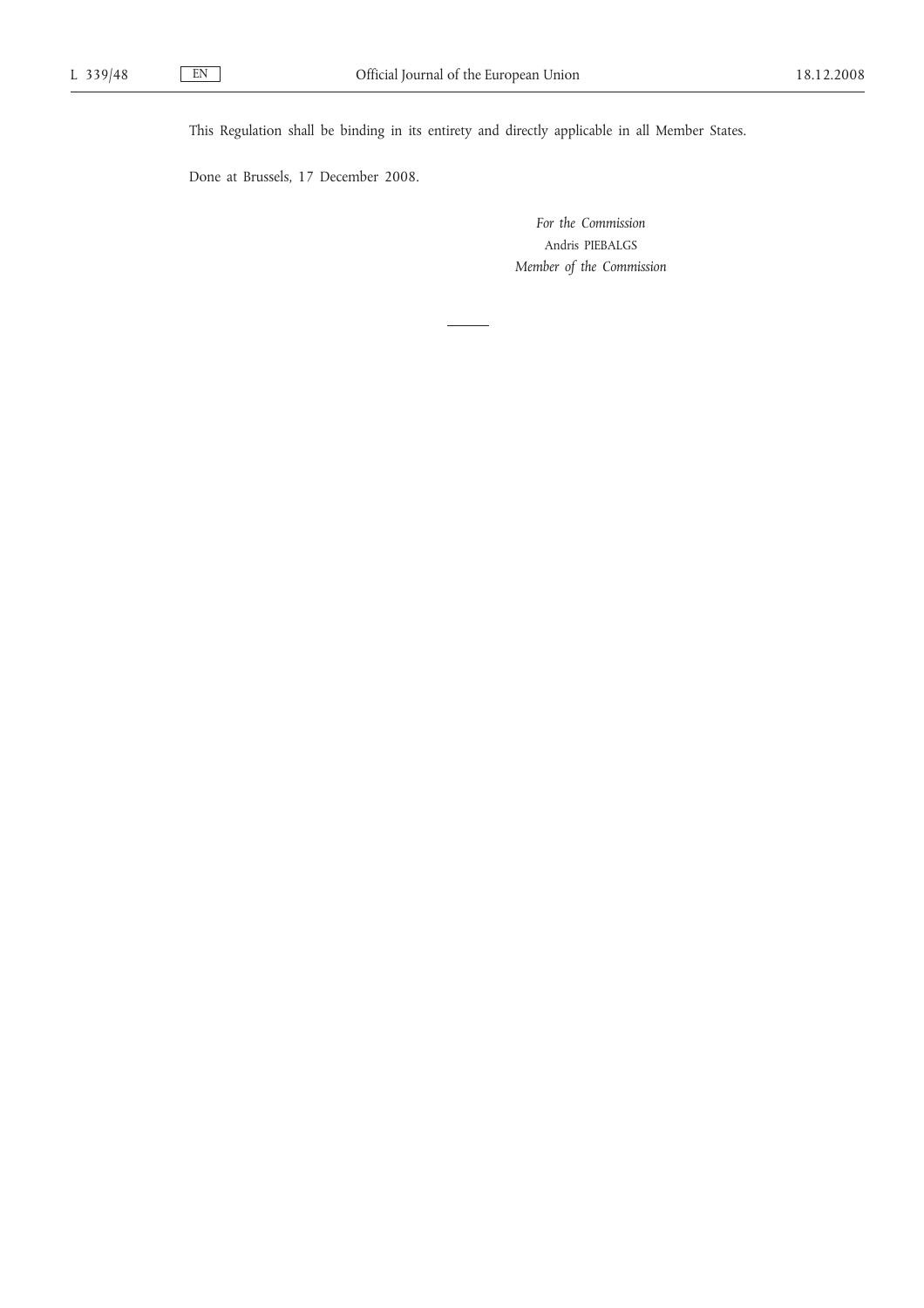# *ANNEX I*

### **List of energy-using products covered by this Regulation**

1. Household appliances

Washing machines

Clothes dryers

Dish washing machines

Cooking:

Electric ovens

Electric hot plates

Microwave ovens

Toasters

Fryers

Grinders, coffee machines and equipment for opening or sealing containers or packages

Electric knives

Other appliances for cooking and other processing of food, cleaning, and maintenance of clothes

Appliances for hair cutting, hair drying, tooth brushing, shaving, massage and other body care appliances

Scales

- 2. Information technology equipment intended primarily for use in the domestic environment
- 3. Consumer equipment
	- Radio sets
	- Television sets
	- Videocameras

Video recorders

Hi-fi recorders

Audio amplifiers

Home theatre systems

Musical instruments

And other equipment for the purpose of recording or reproducing sound or images, including signals or other technologies for the distribution of sound and image other than by telecommunications

4. Toys, leisure and sports equipment

Electric trains or car racing sets

Hand-held video game consoles

Sports equipment with electric or electronic components

Other toys, leisure and sport equipment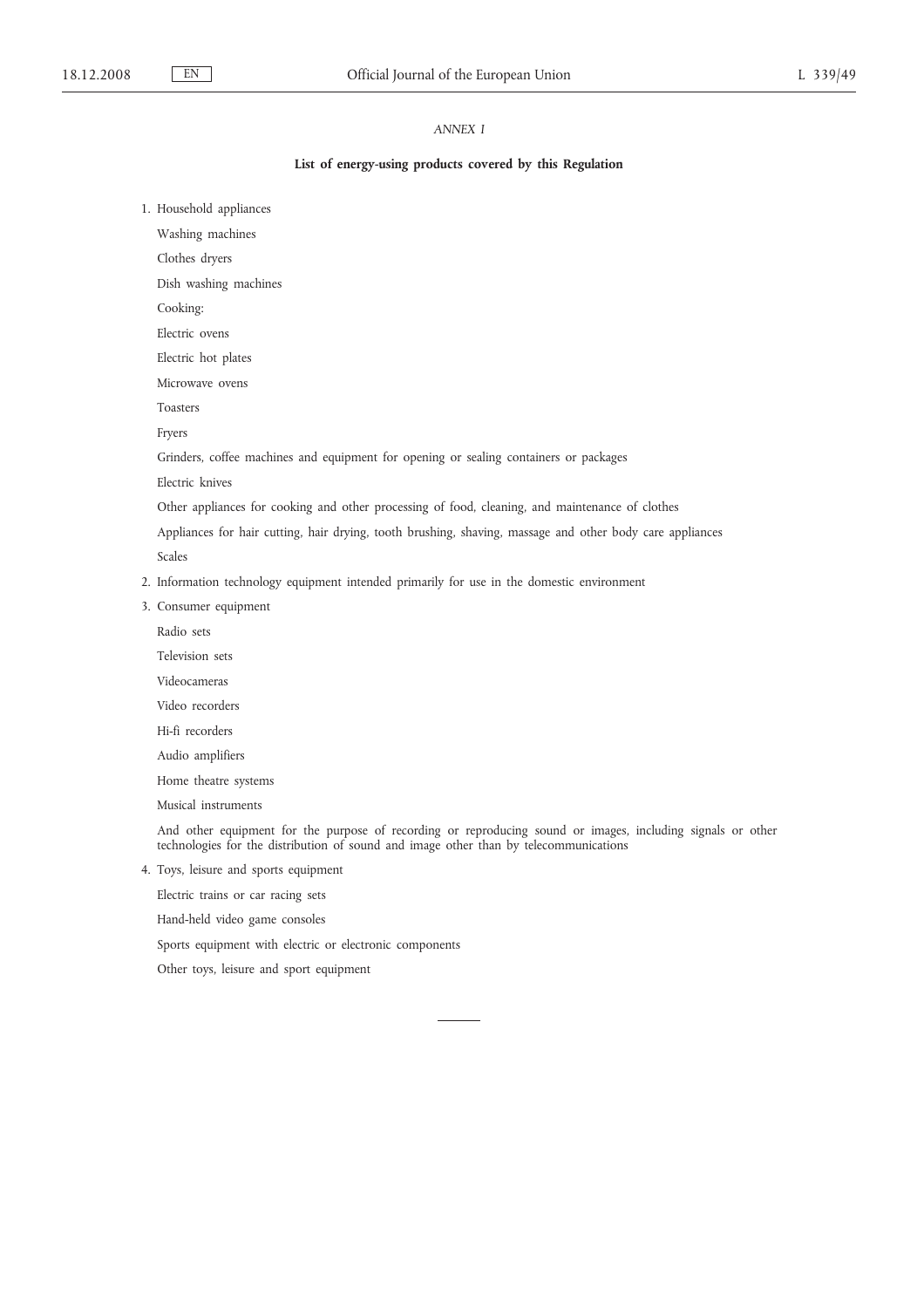### *ANNEX II*

#### **Ecodesign requirements**

- 1. One year after this Regulation has come into force:
	- (a) Power consumption in 'off mode':

Power consumption of equipment in any off-mode condition shall not exceed 1,00 W.

(b) Power consumption in 'standby mode(s)':

The power consumption of equipment in any condition providing only a reactivation function, or providing only a reactivation function and a mere indication of enabled reactivation function, shall not exceed 1,00 W.

The power consumption of equipment in any condition providing only information or status display, or providing only a combination of reactivation function and information or status display, shall not exceed 2,00 W.

(c) Availability of off mode and/or standby mode

Equipment shall, except where this is inappropriate for the intended use, provide off mode and/or standby mode, and/or another condition which does not exceed the applicable power consumption requirements for off mode and/or standby mode when the equipment is connected to the mains power source.

- 2. Four years after this Regulation has come into force:
	- (a) Power consumption in 'off mode':

Power consumption of equipment in any off-mode condition shall not exceed 0,50 W.

(b) Power consumption in 'standby mode(s)':

The power consumption of equipment in any condition providing only a reactivation function, or providing only a reactivation function and a mere indication of enabled reactivation function, shall not exceed 0,50 W.

The power consumption of equipment in any condition providing only information or status display, or providing only a combination of reactivation function and information or status display shall not exceed 1,00 W.

(c) Availability of off mode and/or standby mode

Equipment shall, except where this is inappropriate for the intended use, provide off mode and/or standby mode, and/or another condition which does not exceed the applicable power consumption requirements for off mode and/or standby mode when the equipment is connected to the mains power source.

(d) Power management

When equipment is not providing the main function, or when other energy-using product(s) are not dependent on its functions, equipment shall, unless inappropriate for the intended use, offer a power management function, or a similar function, that switches equipment after the shortest possible period of time appropriate for the intended use of the equipment, automatically into:

- standby mode, or
- off mode, or
- another condition which does not exceed the applicable power consumption requirements for off mode and/or standby mode when the equipment is connected to the mains power source. The power management function shall be activated before delivery.
- 3. Measurements

The power consumption referred to in points 1(a), 1(b), 2(a) and 2(b) shall be established by a reliable, accurate and reproducible measurement procedure, which takes into account the generally recognised state of the art.

Measurements of power of 0,50 W or greater shall be made with an uncertainty of less than or equal to 2 % at the 95 % confidence level. Measurements of power of less than 0,50 W shall be made with an uncertainty of less than or equal to 0,01 W at the 95 % confidence level.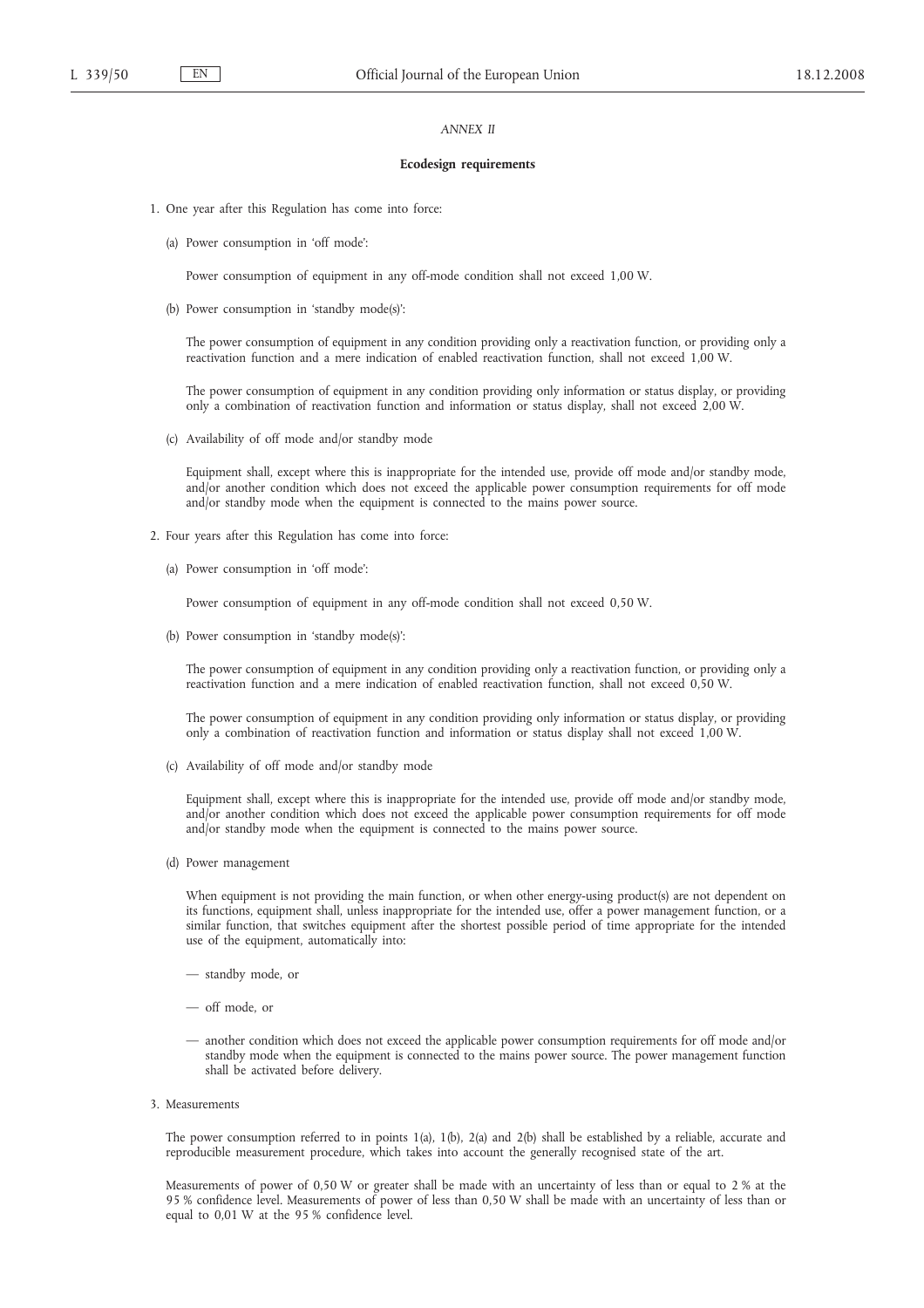4. Information to be provided by manufacturers

For the purposes of conformity assessment pursuant to Article 4, the technical documentation shall contain the following elements:

(a) for each standby and/or off mode:

- the power consumption data in Watts rounded to the second decimal place,
- the measurement method used,
- description of how the appliance mode was selected or programmed,
- sequence of events to reach the mode where the equipment automatically changes modes,
- any notes regarding the operation of the equipment;
- (b) test parameters for measurements:
	- ambient temperature,
	- test voltage in V and frequency in Hz,
	- total harmonic distortion of the electricity supply system,
	- information and documentation on the instrumentation, set-up and circuits used for electrical testing;
- (c) the characteristics of equipment relevant for assessing conformity with the requirements set out in point 1(c), or the requirements set out in points 2(c) and/or 2(d), as applicable, including the time taken to automatically reach standby, or off mode, or another condition which does not exceed the applicable power consumption requirements for off mode and/or standby mode.

In particular, if applicable, the technical justification shall be provided that the requirements set out in point 1(c), or the requirements set out in points 2(c) and/or 2(d), are inappropriate for the intended use of equipment.